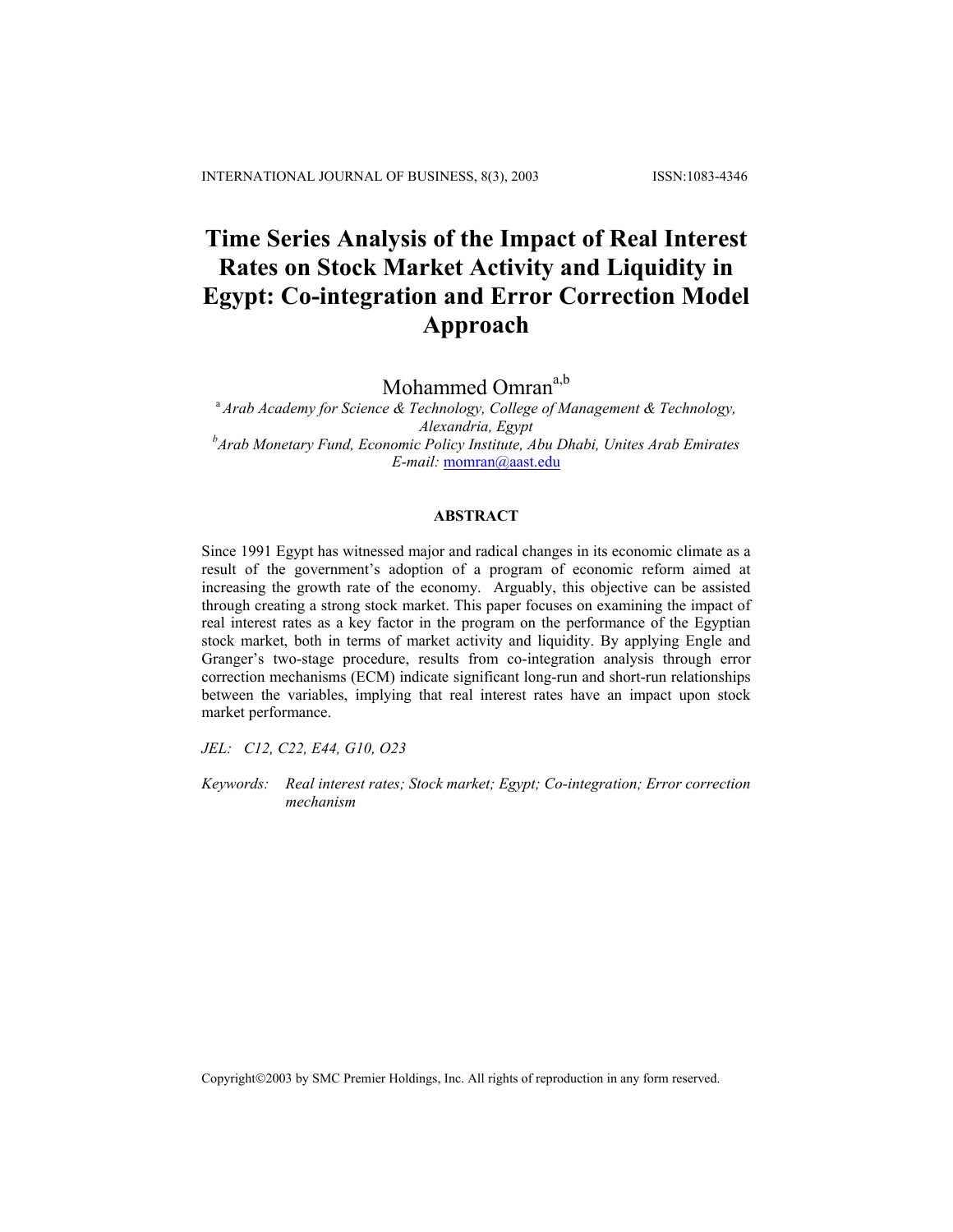## **I. INTRODUCTION**

Numerous scholars have performed extensive empirical investigation of the impact of several macro-economic variables on the stock market performance, concentrating on investors' perspectives by looking at stock prices and returns. However, little attention has been paid to real interest rates, which might be considered an important factor. Yet, there are other important issues concerning the extent to which real interest rates may affect the smooth functioning of stock markets, in terms of the extent of trading, capital issues and the dominance of major companies. Such issues require investigation. It can be argued that for emerging markets these examples can be especially critical in terms of success in economic reform. An emerging stock market can indeed be seen as an important vehicle in a country's strategy to facilitate the flow of investment into the business sector in order to accelerate economic growth and reduce external debt (Ploeg, 1996).

As an example, Egypt has been particularly successful in its program of economic reform and is chosen here as the focus of this study as to the impact of real interest rates upon these functional aspects of stock market performance.

With regard to real interest rates as an important variable, it has been argued that it has a positive relationship with economic growth  $(Pill, 1997)^1$ . In fact, this means that an economic reform program, in terms of financial liberalization, permits real interest rates to rise to modestly positive, equilibrium levels. Through a variety of mechanisms, higher real interest rates prompt financial activities, and in turn economic development and growth (see, Landi and Saracoglu, 1983; Gelb, 1989; and Pill, 1997).

As mentioned previously, many studies (Mukherjee and Naka, 1995; Masih and Masih, 1996; Kwon, Shin, and Bacon, 1997; Cheung and Ng, 1998; and Nasseh and Strauss, 2000) examine the impact of several macroeconomic variables (including nominal interest rates and inflation) on stock markets in both developed and emerging economies. Most studies find that these macroeconomic variables have significant influence on the stock market and/or the existence of a long-run relationship between these macroeconomic variables and stock prices/returns. Additionally, the work of Omran and Pointon (2001) investigates the impact of the inflation rate on the performance of the Egyptian stock market and concludes that there is a long-run relationship between inflation rate and stock market performance. On the other hand, real interest rates seem to be a neglected variable in the literature. Among the very few studies, Spiro (1990) examines the relationship between real interest rates and stock market performance in developed economies and documents a negative relationship between real interest rates and stock prices. The argument is that people may prefer to invest in banks rather than stock markets when real interest rates go up; hence, higher real interest rates may affect stock markets negatively.

It should also be mentioned that real interest rates depend on the changes in both nominal interest rates and the inflation rate. In fact, the real interest rate can be calculated from the Fisher equation (1930): One plus the nominal rate of interest is set equal to the product of (i) one plus the general inflation rate and (ii) one plus the real rate. It follows that the real rate equals the excess of the nominal rate and the rate of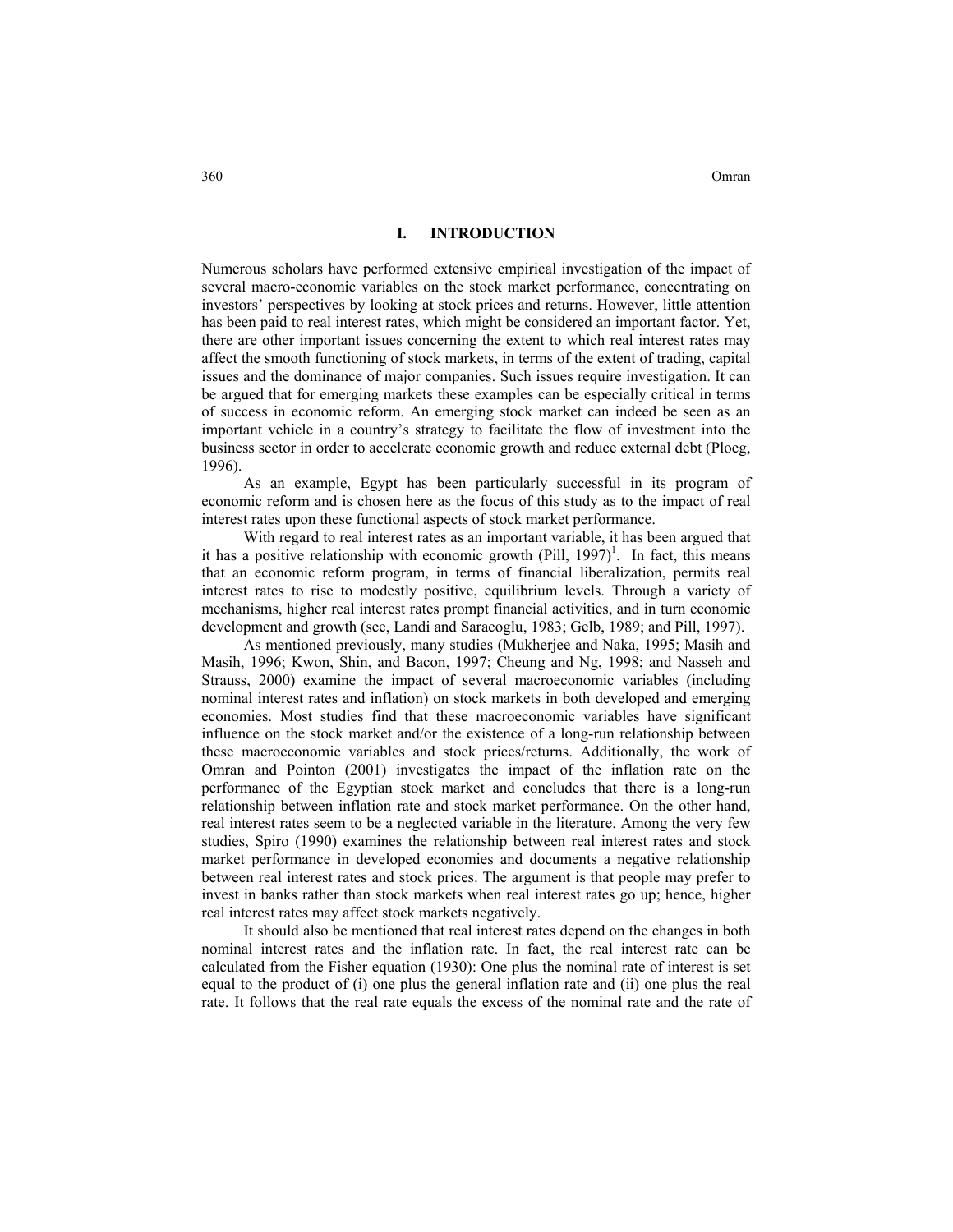inflation, where both are divided by one plus the inflation rate (Davis and Pointon, 1994).

Since real interest rates depend on changes in nominal interest rates and the inflation rate, the impact of real interest rates on stock markets depends, mainly, upon its sign from the movements in nominal interest rates and inflation rate. Since the decrease in both nominal interest rates and the inflation rate affects the stock market positively, the relationship between real interest rates and stock markets in this case is expected to be positive. As the latter case represents the same situation as in Egypt, it can be argued that the relationship between real interest rates and the stock market performance is expected to be positive. However, the intention here is to try to outline an empirical framework of the relationship between real interest rates and other stock market performance variables such as market activity and liquidity, where stock prices and returns cannot be examined given that a stock market index in Egypt was not developed until late 1993.

By applying Engle and Granger's two-stage procedure, this paper empirically investigates the relationship between real interest rates and stock market activity and liquidity in Egypt. I document significant long-run and short-run relationships between the variables, implying that real interest rates have an impact on stock market performance in Egypt. These findings seem to be consistent with Omran (1999) who documents significant long-run and short-run relationship between some macroeconomic variables - such as nominal interest rates and GDP growth rates- and stock market performance in Egypt, and Omran and Pointon (2001) who document a significant impact of inflation rate on the Egyptian stock market. However, the positive relationship between real interest rates and stock market performance tends to oppose the findings of Spiro (1990), who documents a negative relationship between real interest rates and stock prices.

The next section presents an overview of the conceptual framework of real interest rates in Egypt. The data and hypotheses are discussed in the third and fourth sections, respectively. Methodological issues and the structure of the empirical model are presented in the fifth section with empirical results discussed in section six. The seventh and final section presents the conclusion and main findings.

# **II. CONCEPTUAL FRAMEWORK**

Small countries with large external debt and a low rate of economic growth are often advised by economists to cut back the size of the public sector and reduce the government debt. Such policies are expected to give more chance for private initiative and investment and as a result, they can boost the rate of economic growth and reduce government debt. In light of the above, in late 1990 Egypt started its economic reform program in order to make major radical changes in its economic climate.

With real interest rates an important factor in any economy, it is essential that they have to be positive in order to encourage society to save. However, interest rates should not be too high so as to encourage firms to finance their businesses and other investors to establish new businesses since both help to accelerate the rate of economic growth. In many developing countries, including Egypt, the rate of inflation has been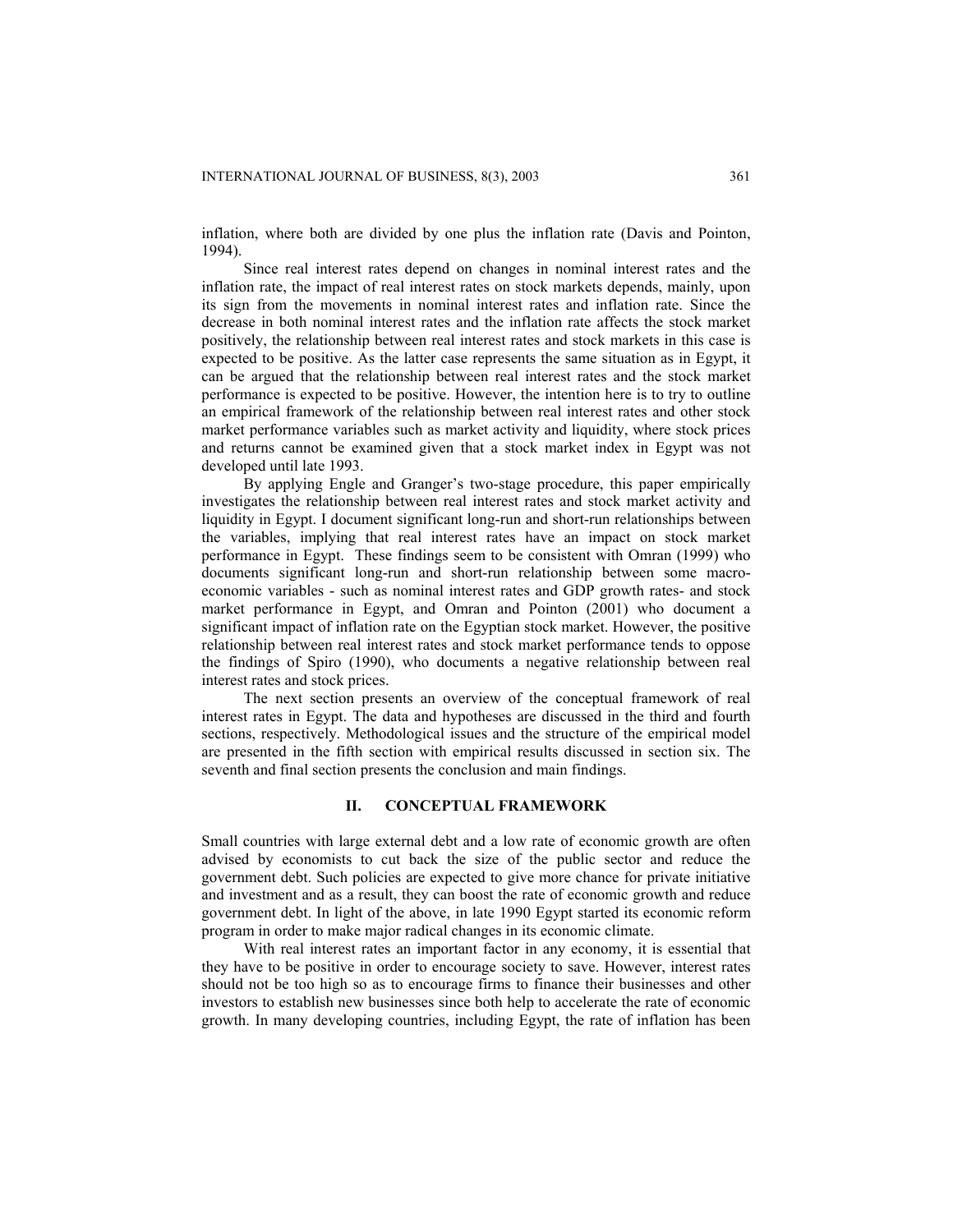higher than nominal interest rates, so, real interest rates have been negative and this, in fact, has led to distortion and discouragement in financial savings and intermediation. To avoid this circumstance, Egypt, with the introduction of this program, linked the interest rates with the inflation rate.

By January 1991 official limits on interest rates were lifted, and Treasury bill auctions were introduced. These were followed by elimination of lending limits to the private and public sectors in 1992 and 1993, respectively (Handy and Subramanian, 1997). As a result of removing the ceilings on interest rates and making them freely dependent on market forces, the gap between the nominal interest rate and the inflation rate became narrow at first. Furthermore, with the sharp decrease in the inflation rate, the real interest rates became positive at 5 per cent in 1997/1998 compared with a negative rate of interest at 6 per cent in 1990/1991. Indeed, this dramatic change in the real interest rates assisted the financial institutions, in particular banks, in attracting more savings from society and investing these savings in many projects inside Egypt. In addition, although the increase in interest rates depressed the business environment at the beginning, this was followed by inverse movements in interest rates as the inflation rate decreased sharply.

## **III. DATA SET**

The data set for this paper covers 18 years from 1980/81 to 1997/98, which incorporates time periods prior to and after the introduction of the economic reform program. The Central Bank of Egypt, the Egyptian Cabinet Information and Decision Support Center, and the International Monetary Fund have been consulted as the sources for the real interest rates data series; whereas, the Capital Market Authority and the Central Bank of Egypt were the source of stock market data.

Since emerging markets monthly and quarterly data are rare relative to those of developed economies, annual data are usually used. This is more so in a country like Egypt, where its stock market is considered relatively new even compared with other emerging markets in Asia or Latin America, where these data are nonexistent. Essentially, the intention of the paper is to gain useful insights into the likely extent to which real interest rates have had an impact upon market activity and liquidity both in the long- and short- run within the context of the data set. So, although the analysis will be reasonably sophisticated, it must be remembered that the data set is constrained. As a result, an important caveat to the findings of this paper is that a longer period of study, or more frequent observations, may perhaps have provided different implications.

### **IV. HYPOTHESES**

Five main stock market activity variables have been identified, namely: the value of trade, the volume of trade, the number of transactions, the number of traded companies, and the value of new issues (including capital increases). Additionally, the total value traded to market capitalization and the volume of shares traded to volume of shares listed has been used to reflect market liquidity. This leads to the following two main hypotheses: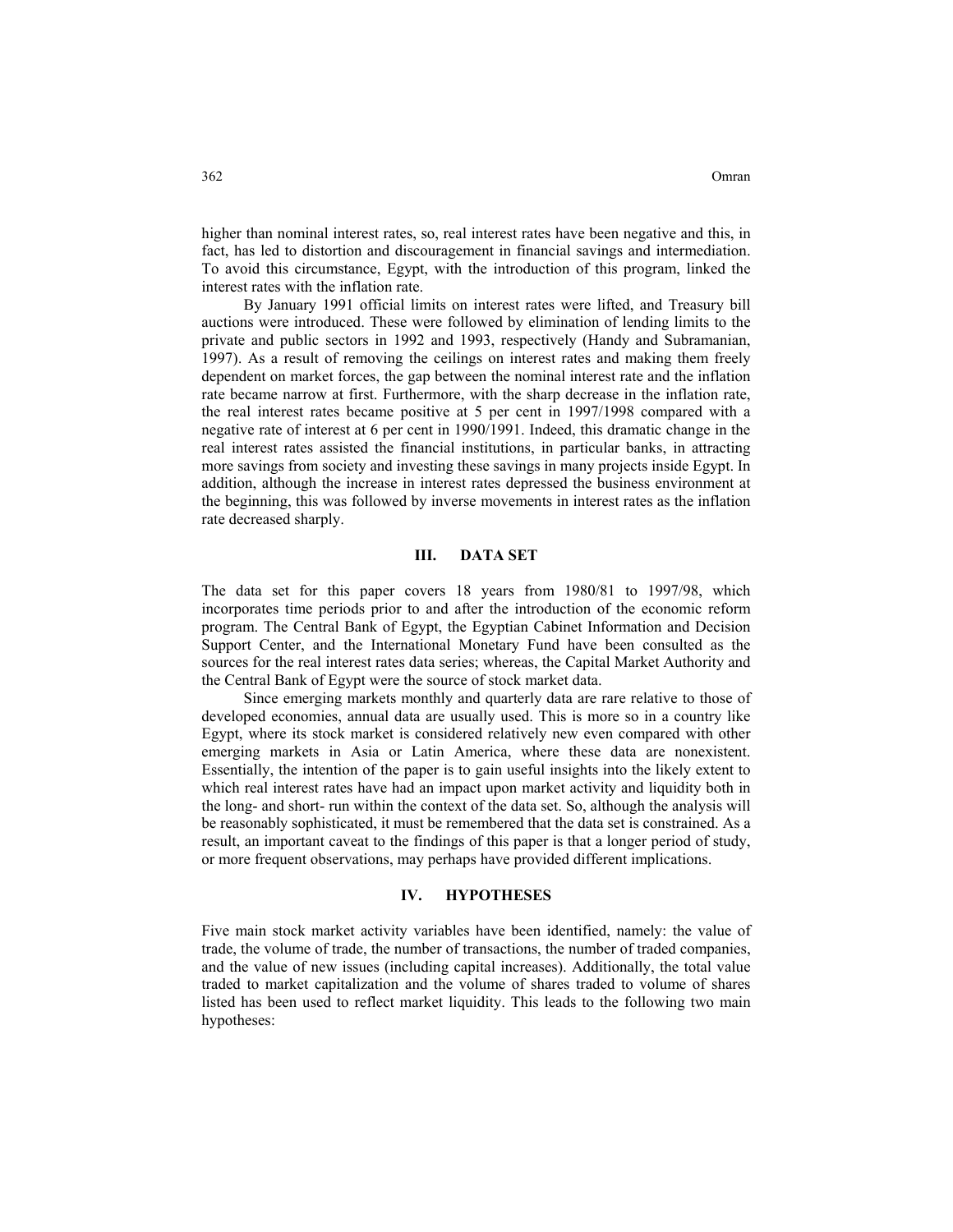H1: Market activity increases as real interest rates increase.

The above hypothesis includes many sub-hypotheses as follows:

- H1/1: The value of trade increases as real interest rates increase.
- H1/2: The volume of trade increases as real interest rates increase.
- H1/3: The number of transactions increases as real interest rates increase.
- H1/4: The number of traded companies increases as real interest rates increase.
- H1/5: The value of new issues (including capital increases) increases as real interest rates increase.
- H2: Market liquidity increases as real interest rates increase.

The above sub-hypothesis can be, in turn, divided into sub sub-hypotheses as follows:

- H2/1: The total value traded to market capitalization increases as real interest rates increase.
- H2/2: The volume of shares traded to the volume of shares listed increases as real interest rates increase.

# **V. METHODOLOGY AND EMPIRICAL MODEL**

### **A. Co-integration Analysis**

The implications of co-integration for the theory and practice of econometrics are immense and have led to a revolution in the way applied work is carried out. In fact, few economic time series are stationary since most of the series tends to grow or decline over time (Holden and Thompson, 1992), which has always been regarded as a problem in econometric analysis. In the meantime, it is noticed that most economic variables tend to trend together. Unfortunately, most of the traditional statistical tests that are used in inference have been developed for the stationary, ergodic stochastic process. The absence of a formal statistical procedure to test whether the existence of similar trends implies a bounded linear relationship in the level of many time series led to induce two different approaches to modelling time series (Banerjee, Dolado, Hendry, and Smith, 1986). The first approach indicates that some econometricians have traditionally disregarded the stationarity issue and run static models in data levels. This approach has been criticized by time series analysts as being inconsistent with most data thus giving rise to spurious inferences. On the other hand, in light of the above discussion of spurious inference, another approach (the Box-Jenkins approach, 1970) advocates differencing and prewhitening the time series prior to estimating the models. With respect to this approach, it can be used to describe only relationships between changes in variables, but it disregards the potentially important long-run relationship between the levels of the time series to which the hypotheses of economic theory are usually taken to apply (Banerjee *et al*, 1986). In addition, regarding the error correction mechanism (ECM), it is stated that:

*"ECM models provide a way of combining the advantage of these two approaches. In this type of model the dynamics both of short-run (changes) and long-run (levels) adjustment processes are modelled simultaneously".* (Banerjee *et al*, 1986, P. 255).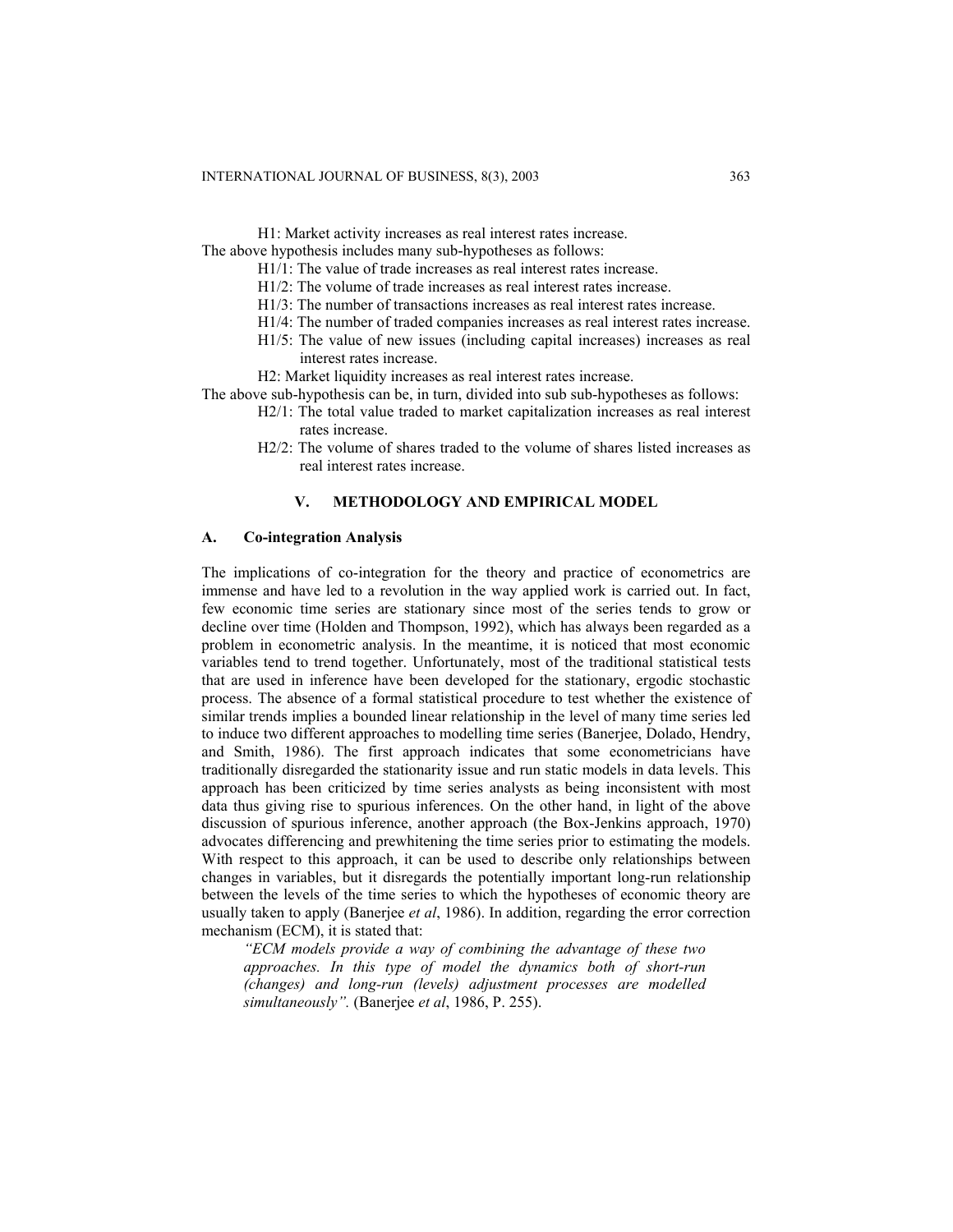To capture both long-run adjustments and short-run dynamics between real interest rates and the stock market, co-integration analysis is used (Banerjee *et al*, 1986; and Engle and Granger, 1987).

First, both real interest rates and the stock market data series need to be stationary. Unit root tests are performed for each variable on the original data, the data being first differenced, second differenced and so on until the stationarity is achieved. Log transformations are used for market activity variables. The Dickey and Fuller approach (1979) can be considered as an appropriate and simple method of testing the order of integration. In this approach, the autoregressive coefficient  $\alpha_0$  is stated in:

$$
y_t = \alpha_0 y_{t-1} + \varepsilon_t \tag{1}
$$

which is consistent with:

$$
\Delta y_t = (\alpha_0 - 1)y_{t-1} + \varepsilon_t \tag{2}
$$

If  $\alpha_0$  < 1,  $y_t$  is integrated of order zero, and if not, then:

$$
\Delta \Delta y_t = (\alpha_1 - 1)\Delta y_{t-1} + \varepsilon_t, \qquad (3)
$$

is tested. If  $\alpha_1 < 1$ , then  $y_t$  is integrated of order one. This process can be continued until stationarity is achieved, although Charemza and Deadman (1992) argue that it is unusual in practice for economic series to be integrated of orders higher than two.

However, the DF test may not be perfect because it does not take into account the possibility of autocorrelation in the error process  $\varepsilon_t$ . So, to reduce autocorrelation of the residuals in the original Dickey-Fuller tests, the Augmented Dickey- Fuller (ADF) test (Dickey and Fuller, 1981) simply solves this problem by using lagged left-hand side variables as additional explanatory variables to approximate the autocorrelation as follows:

$$
\Delta y_t = \delta \cdot y_{t-1} + \sum_{i=1}^{k} \delta_i \cdot \Delta y_{t-i} + \varepsilon_t \tag{4}
$$

where k represents the number of lags for  $\Delta y_{t-1}$ , which should be relatively small in order to save the degrees of freedom but large enough to allow for the existence of autocorrelation in  $\varepsilon_t$ .

The ADF unit root tests are performed using Personal Computer Generalized Instrumental Variables Estimators (PCGIVE) Version 8.0 (1994). Table 1 shows the results of the ADF unit root tests for the order of integration of all the variables.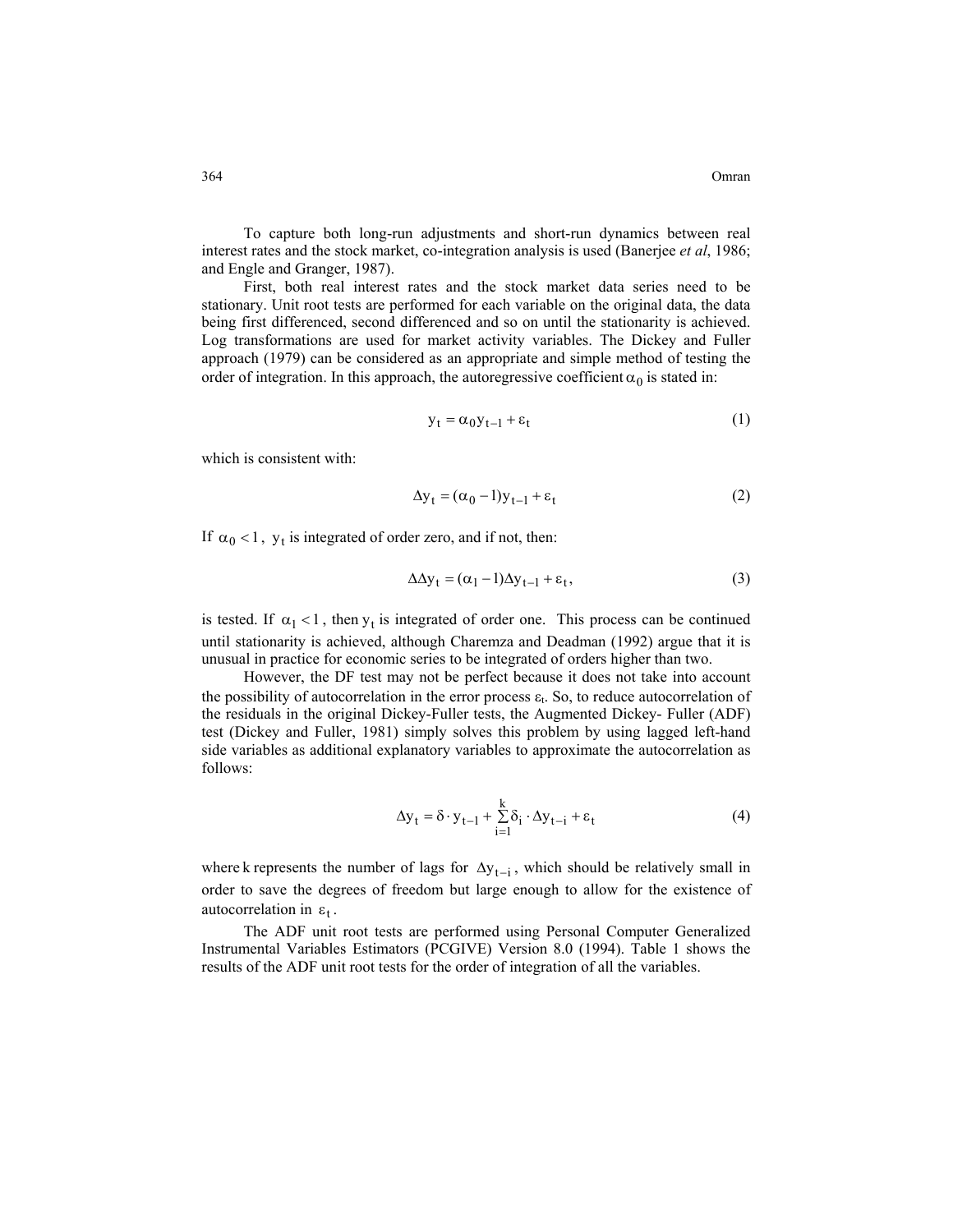| Table 1                                                                                     |
|---------------------------------------------------------------------------------------------|
| ADF unit root test results for order of integration of real interest rates and stock market |
| variables                                                                                   |

| <b>ADF</b> statistics |                                                    |                                                    |                                                             |                                                               |  |  |  |  |  |  |
|-----------------------|----------------------------------------------------|----------------------------------------------------|-------------------------------------------------------------|---------------------------------------------------------------|--|--|--|--|--|--|
| <b>Variables</b>      |                                                    | <b>Levels</b> form                                 | <b>First differenced</b>                                    |                                                               |  |  |  |  |  |  |
|                       | rd                                                 | <b>In</b>                                          | rd                                                          | <b>In</b>                                                     |  |  |  |  |  |  |
| $y_1$                 |                                                    | 2.2087 lag2<br>2.4791 lag1<br>3.3555 lag0          |                                                             | $-0.7836$<br>lag2<br>$-1.2288$<br>lag1<br>$-2.3056*$<br>lag0  |  |  |  |  |  |  |
| $y_2$                 |                                                    | 2.3426 lag2<br>2.9115 lag1<br>3.5246 lag0          |                                                             | $-0.3158$<br>lag2<br>$-0.6780$<br>lag1<br>$-2.8940**$ lag0    |  |  |  |  |  |  |
| $y_3$                 |                                                    | 1.2860 lag2<br>1.3256 lag1<br>$2.4619$ lag0        |                                                             | $-2.2391*$<br>lag2<br>$-1.5861$<br>lag1<br>$-2.1199*$<br>lag0 |  |  |  |  |  |  |
| У <sub>4</sub>        |                                                    | 1.8014 lag2<br>3.2430 lag1<br>4.9655 lag0          |                                                             | $-2.8043**$ lag2<br>$-3.1763**$ lag1<br>$-1.7542$<br>lag0     |  |  |  |  |  |  |
| У <sub>5</sub>        |                                                    | $-0.6458$ lag2<br>$0.6325$ lag1<br>$2.5218$ lag0   |                                                             | $-3.0977**$ lag2<br>$-2.9671**$ lag1<br>$-1.4236$<br>lag0     |  |  |  |  |  |  |
| У6                    |                                                    | 1.3355 lag2<br>2.8931 lag1<br>4.3821 lag0          |                                                             | $-2.0393*$<br>lag2<br>$-2.5816*$<br>lag1<br>$-3.8798**$ lag0  |  |  |  |  |  |  |
| $y_7$                 |                                                    | $-1.7168$ lag2<br>$-1.8785$ lag1<br>$-1.2561$ lag0 |                                                             | $-0.99398$<br>lag2<br>$-1.4308$<br>lag1<br>$-2.8038**$ lag0   |  |  |  |  |  |  |
| $X_1$                 | $-1.3459$ lag2<br>$-1.2146$ lag1<br>$-1.3226$ lag0 |                                                    | $-1.8033$<br>lag2<br>$-2.6948*$<br>lag1<br>$-3.2849**$ lag0 |                                                               |  |  |  |  |  |  |

Notes: rd= raw data, ln= natural logarithm,

 $y_1$  = value of trade,  $y_2$  = volume of trade,  $y_3$  = number of transactions,  $y_4$  = number of traded companies,

 $y_5$  = value of new issues (including capital increases),  $y_6$  = total value traded to market capitalization,  $y_7$  = volume of shares traded to volume of shares listed,  $X_1$  = real interest rates.

Critical values: 5%=-1.966 1%=-2.741, \* denote 5%, \*\* denote 1%

As seen from Table 1, integration of order zero is not found for the data levels without differencing for all the variables. In turn, this means that the null hypothesis for these variables cannot be rejected; that is, the alternative hypothesis is rejected, indicating that these variables had to be integrated of order higher than zero. Thus, they need to be first differenced to test for order of integration. Concerning the variables first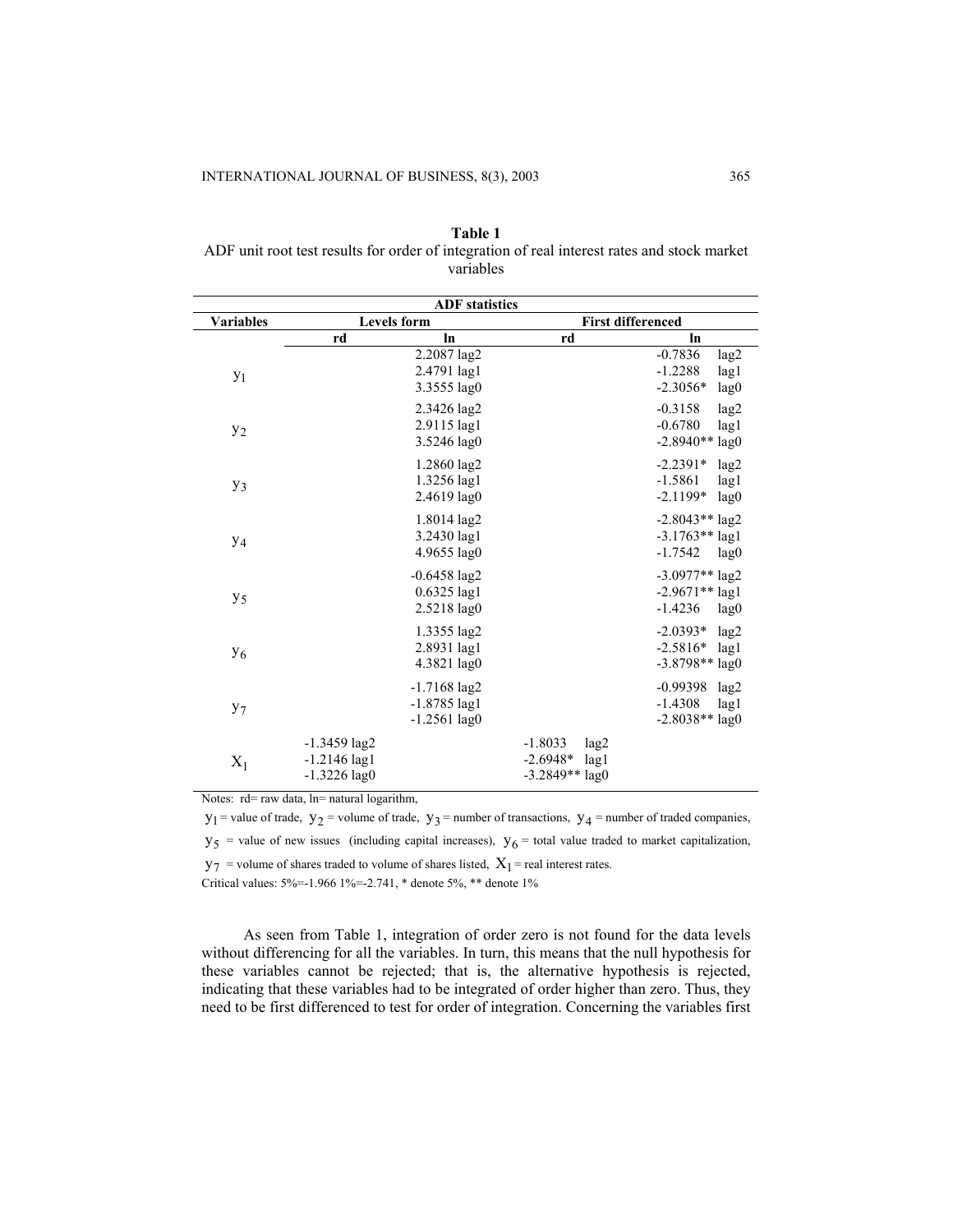differenced, the null hypothesis that  $\alpha_1 = 1$  is rejected for all of them without exception, which means that these variables are integrated of order one. Since all variables are integrated of the same order, the second step is to test for co-integration between real interest rates and market activity and liquidity variables.

### **B. The Co-integration through Error Correction Models**

To be co-integrated, the variables must drift together through time (Dickey, Jansen and Thornton, 1991). To test for co-integration, since all variables are integrated of the same order as mentioned above, I follow the Engle and Granger (1987) two-stage procedure. First, the ordinary least squares (OLS) regressions for the static long-run relationship between each stock market variable and real interest rates are performed as follows:

$$
y_t = \alpha + \beta_1 x_t + v_t \tag{5}
$$

where:  $y_t$ : the dependent variable, in this case any of the stock market performance variables, which is integrated of order one;  $x_t$ : the independent variable, in this case real interest rates, which are integrated of order one; and  $v_t$ : the estimated residual from the equation, which refers to the deviation of any dependent variable (stock market performance) from its long-run path.

In fact,  $v_t$  in this case reflects the error correction aspects of the equation or the error correction mechanism (ECM). If the residual from the long-run equation is found to be stationary in the ADF test that is, integrated of order zero then there is a cointegrating relationship (Charemza and Deadman, 1992). But because this test has low power, and therefore might incorrectly infer that the variables are co-integrated, the ECM should be tested for significance. However, the ECM states that changes in the dependent variable depend not only on changes in the independent variables but also on the extent of disequilibrium between the levels of both dependent and independent variables (Dolado, Jenkison and Sosvilla-Rivero, 1990). So, the second stage is that the residual from the co-integrating regression is lagged and also appropriate lags are applied to the differenced variables. The lagged residual, in fact, can be described as the equilibrium errors in the long-run regression. The general model for the ECM, then, is based on the lagged residual and a first differenced Autoregressive Distributed Lag (ADL) model.

However, Thomas (1997) states that differenced variables may be lagged further depending on the data series. Since the stock market variables may react slowly to changes in interest rates as they stabilize, further lags are investigated for significance. Hence, the EC model takes the following form:

$$
\Delta y_t = \pi_0 + \pi_1 \Delta y_{t-1} + \pi_2 \Delta y_{t-2} + \pi_3 \Delta y_{t-3} + \pi_4 \Delta x_t + \pi_5 \Delta x_{t-1} + \pi_6 \Delta x_{t-2} + \pi_7 \Delta y_{t-3} + \pi_8 ECM_{t-1} + \varepsilon_t
$$
\n(6)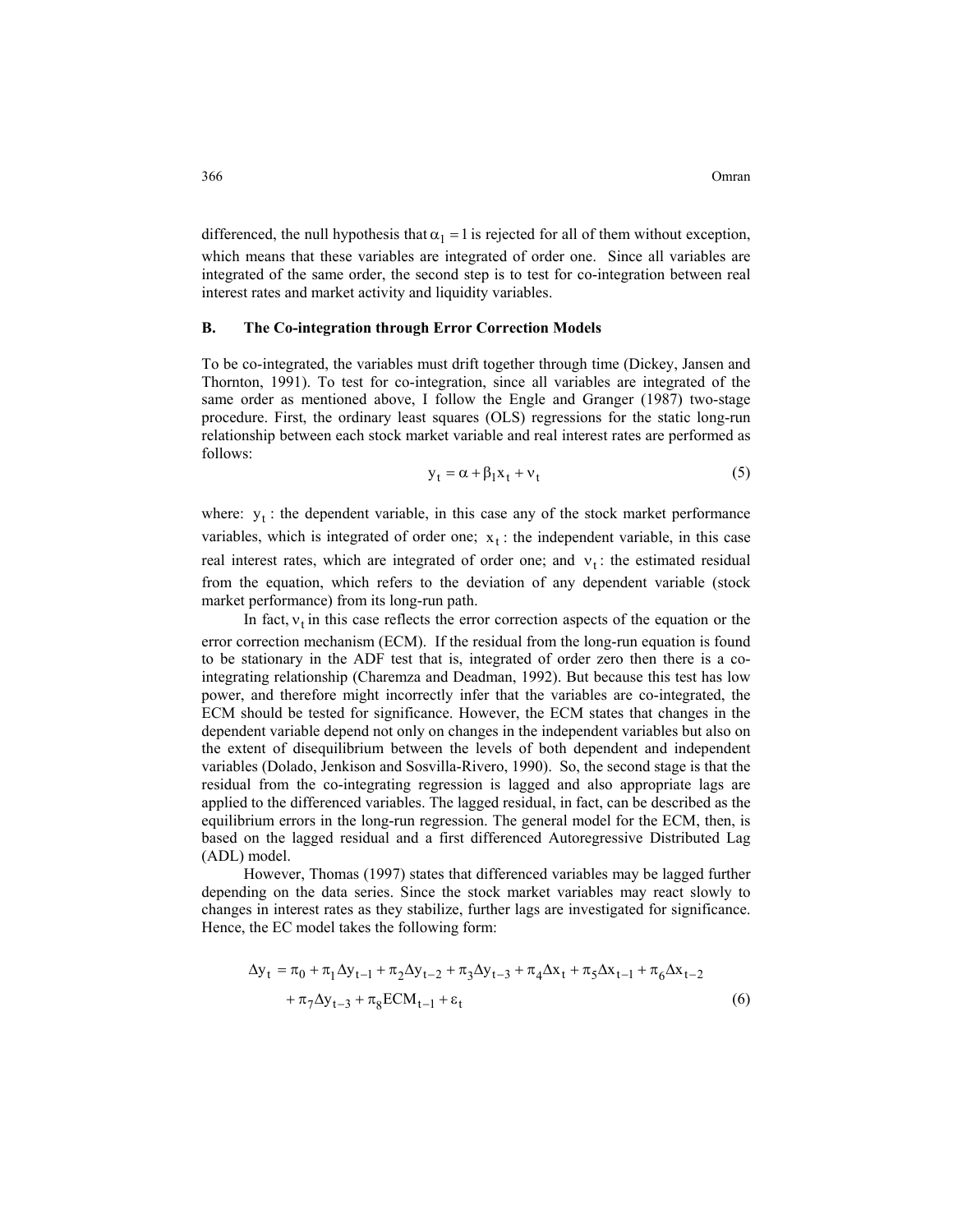where  $\Delta y_t$ ,  $\Delta y_{t-1}$ ,  $\Delta y_{t-2}$ ,  $\Delta y_{t-3}$  = the first differenced dependent variable, lagged zero, one, two and three year respectively;  $\Delta x_t$ ,  $\Delta x_{t-1}$ ,  $\Delta x_{t-2}$ ,  $\Delta x_{t-3}$  = the first differenced independent variable, lagged zero, one, two and three year respectively;  $ECM_{t-1}$ = the disequilibrium error from the static long-run equation, that is, the error correction mechanism; and  $\varepsilon_t$  = the disturbance.

As seen from equation (6), the right-hand side contains the first differenced dependent variable lagged one, two, and three years plus the first differenced independent variable, lagged zero, one, two and three years, that is, this bivariate model is estimated in its full general form. In fact, the above equation (6) is the initial equation to be used in a general-to-specific modeling approach, which starts with a very general model with many parameters and may be a complicated model that contains a series of simpler models, which should represent alternative economic hypotheses that need to be considered.

However, a simplification search is carried out in a systematic matter involving the gradual elimination of apparently unimportant lagged variables. To reduce the general model, a two-tailed t-test with a ten per cent level of significance is used to eliminate non-significant variables until no further reductions are feasible. Strictly, general-to-specific models are reduced using the above criteria, up to the point where the "right-hand side" of the EC model contains at least one differenced independent variable and the lagged ECM, which represents the basic form of the EC model. For each bivariate relationship, once the final version of the EC models have been specified, various diagnostic tests are run in order to test for the power of the models. More precisely, the diagnostic tests used are: Autocorrelation of the Residual (AR), Autoregressive Conditional Heteroscedasticity (ARCH), Normality and Model misspecification (RESET).

## **VI. EMPIRICAL RESULTS**

As shown in the previous section, the ADF unit root tests indicate that real interest rates and all market activity and liquidity variables have the same order of integration, that is, these variables are integrated of order one. As a result, I perform the first stage of Engle and Granger (1987) two-stage procedure mentioned in the previous section that is the static long-run regressions, to test for co-integration relationships between the variables (Equation 5). The outcome of this analysis is given in Table 2, which summarizes the results of this test.

Most importantly here is that the results from the ADF unit root tests upon the residuals from each bivariate static long-run equation given in Table 2 indicate that the residuals from the five static long-run equations are integrated of order zero, suggesting that the variables in each bivariate relationship are co-integrated, that is, there is a longrun relationship between these variables. Additionally, the long-run relationships between these market activity and liquidity variables and real interest rates are positive. The second stage of Engle and Granger two-stage procedure is to confirm this cointegration relationship by employing the EC models (Equation 6) to explain both longrun and short-run relationships simultaneously.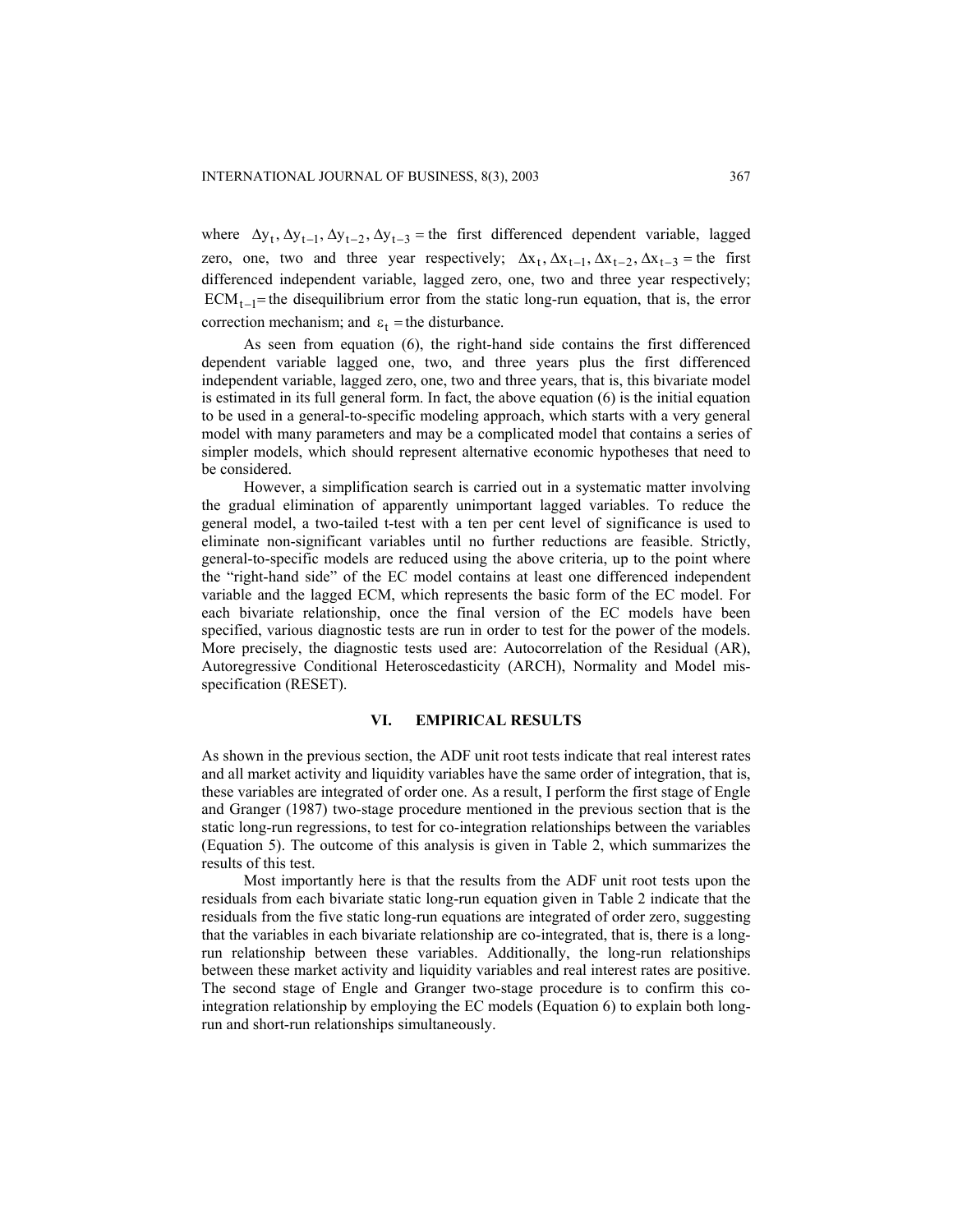| Table 2                                                                               |
|---------------------------------------------------------------------------------------|
| Static long-run models for the impact of real interest rates upon market activity and |
| liquidity variables                                                                   |

|           | <b>Variables</b> | Coefficient | <b>Std. Error</b> | t-Prob. | F-Prob. | $R^2$  |
|-----------|------------------|-------------|-------------------|---------|---------|--------|
| $y_{1,t}$ | Constant         | 7.0113      | 0.3381            | 0.0000  | 0.0000  |        |
|           | Expl. Variable   | 27.581      | 3.0.46            | 0.0000  | 0.0000  | 0.7666 |
| $y_{2,t}$ | Constant         | 3.5906      | 0.2037            | 0.0000  |         |        |
|           | Expl. Variable   | 20.439      | 2.2925            | 0.0000  | 0.0000  | 0.8324 |
| $y_{3,t}$ | Constant         | 10.860      | 0.3620            | 0.0000  |         |        |
|           | Expl. Variable   | 27.992      | 4.0734            | 0.0000  | 0.0000  | 0.7469 |
| $y_{4,t}$ | Constant         | 5.4692      | 0.1437            | 0.0000  |         |        |
|           | Expl. Variable   | 9.0726      | 1.6166            | 0.0000  | 0.0000  | 0.6630 |
|           | Constant         | 7.9374      | 0.1967            | 0.0000  |         |        |
| $y_{5,t}$ | Expl. Variable   | 23.275      | 2.2133            | 0.0000  | 0.0000  | 0.8736 |
| $y_{6,t}$ | Constant         | $-2.4103$   | 0.1796            | 0.0000  |         |        |
|           | Expl. Variable)  | 8.8153      | 2.0207            | 0.0005  | 0.0005  | 0.5430 |
| $y_{7,t}$ | Constant         | $-2.7184$   | 0.1018            | 0.0000  |         |        |
|           | Expl. Variable)  | 9.9684      | 1.1460            | 0.0000  | 0.0000  | 0.8250 |

Notes: Expl = Explanatory or independent variable.  $y_1$  = value of trade,  $y_2$  = volume of trade,  $y_3$  = number of transactions,  $y_4$  = number of traded companies,  $y_5$  = value of new issues (including capital increases),  $y_6$  = total value traded to market capitalization, and  $y_7$  = volume of shares traded to volume of shares listed.

# **C. Real Interest Rates and Market Activity**

As seen in Table 3, real interest rates models, which take market activity as a dependent variable, contain significant ECMs without exceptions and are consistent with the previous results from the static long-run regressions and the ADF unit root tests for the residuals. The ECMs are significant at the one per cent level for the value of trade, the number of transactions, the number of traded companies and the value of new issues (including capital increases), while the ECM is significant at the five per cent level for volume of trade. In addition, the diagnostic tests for the EC models show that the assumptions behind these models are supported by examinations of the Autocorrelation of the Residual (AR), Autoregressive Conditional Heteroscedasticity (ARCH), the Normality and Model mis-specification (RESET) tests.

The real interest rate models mentioned above contain a number of significant coefficients for both differenced independent and dependent variables at different lags. Such significant coefficients of the variables capture the short-run relationship between real interest rates and market activities and show whether market activity variables are affected by their previous performance. The results indicate that the coefficients of differenced real interest rates with different number of lags are significant for all models except for the number of traded companies. Moreover, coefficients of the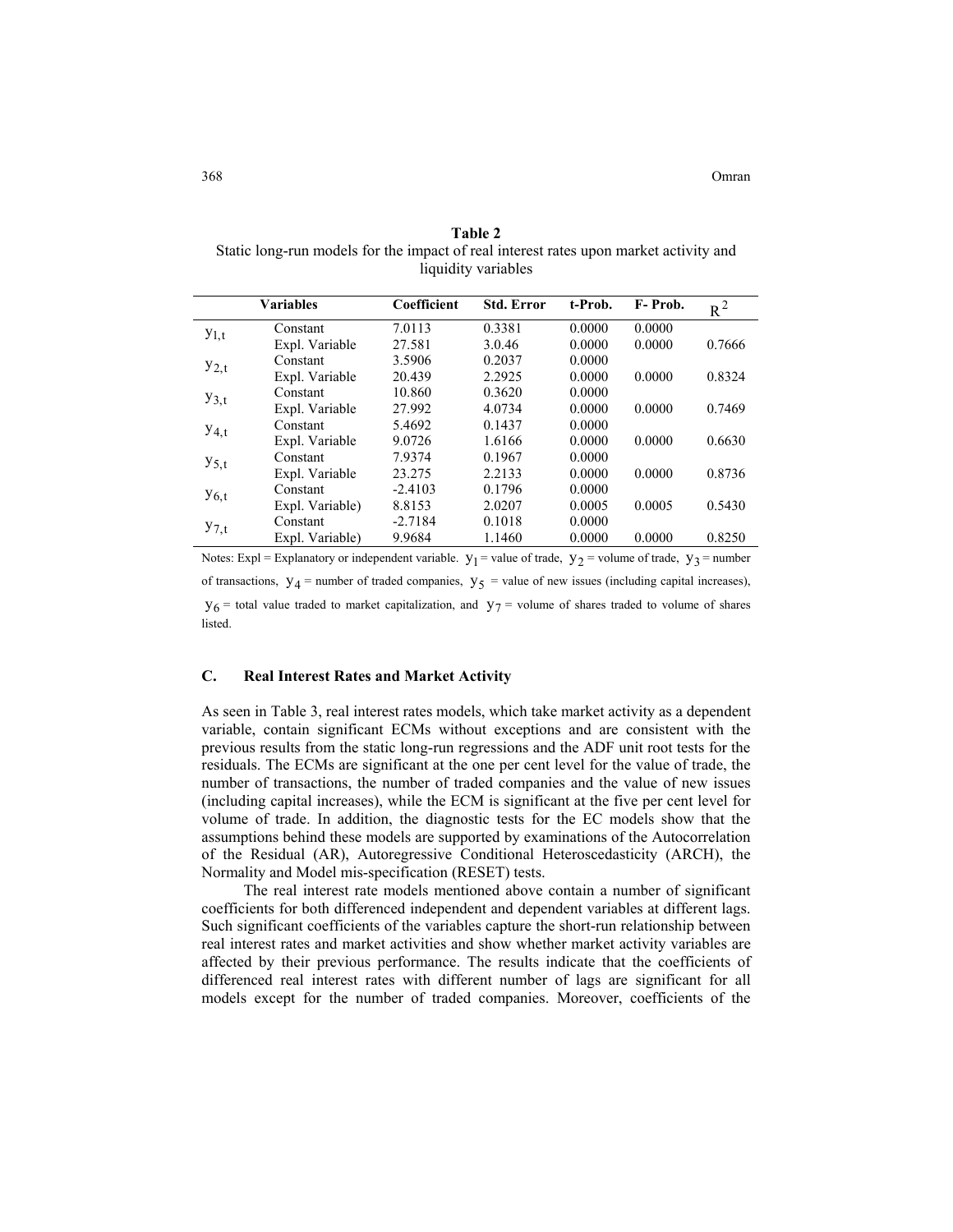lagged differenced dependent variables (stock market variables) are significant for all models at different lags apart from the number of transactions.

| Table 3                                                                           |
|-----------------------------------------------------------------------------------|
| The specific EC models for the impact of real interest rates upon market activity |
| variables                                                                         |

| D.V                                      | <b>Length of Lags</b>                    |            |                              |                                     |                             |                      |                                |         |  |  |
|------------------------------------------|------------------------------------------|------------|------------------------------|-------------------------------------|-----------------------------|----------------------|--------------------------------|---------|--|--|
|                                          | Lag0<br>Lag1                             |            |                              | Lag <sub>2</sub>                    |                             |                      | Lag <sub>3</sub>               |         |  |  |
|                                          | <b>RHSV</b>                              | $R^2$      | <b>RHSV</b>                  | $R^2$                               | <b>RHSV</b>                 | $R^2$                | <b>RHSV</b>                    | $R^2$   |  |  |
|                                          |                                          | (F.P)      |                              | (F.P)                               |                             | (F.P)                |                                | (F.P)   |  |  |
|                                          |                                          |            |                              |                                     |                             |                      | $Cons***$                      |         |  |  |
| $\Delta y_{1,t}$                         | N. S.                                    | 0.28       | N. S.                        | 0.28                                | N. S.                       | 0.28                 | $\Delta y$ <sub>1,t-1</sub> ** | 0.65    |  |  |
|                                          |                                          | (0.25)     |                              | (0.25)                              |                             | (0.25)               | $\Delta x_{2,t-3**}$           | (0.01)  |  |  |
|                                          |                                          |            |                              |                                     |                             |                      | ECM-1***                       |         |  |  |
|                                          |                                          |            |                              | AR                                  | $= 0.39462$                 | [0.5455]             |                                |         |  |  |
|                                          | Diagnostic tests for the chosen EC model |            |                              | <b>ARCH</b>                         | $= 9.67e-005$               | [0.9924]             |                                |         |  |  |
|                                          |                                          |            |                              |                                     | Normality = $0.31656$       | [0.8536]             |                                |         |  |  |
|                                          |                                          |            |                              | <b>RESET</b>                        | $= 0.0039357$ [0.9513]      |                      | $Cons***$                      |         |  |  |
|                                          | N. S.                                    | 0.02       | N. S.                        | 0.16                                | N. S.                       | 0.26                 |                                | 0.60    |  |  |
| $\Delta y_{2,t}$                         |                                          | (0.63)     |                              | (0.45)                              |                             | (0.23)               | $\Delta y_{2,t-1**}$           | (0.00)  |  |  |
|                                          |                                          |            |                              |                                     |                             |                      | $\Delta x_{2,t-3**}$           |         |  |  |
|                                          |                                          |            |                              |                                     |                             |                      | $ECM-1**$                      |         |  |  |
| Diagnostic tests for the chosen EC model |                                          | AR<br>ARCH | $= 2.3387$<br>$= 0.34581$    | [0.1605]                            |                             |                      |                                |         |  |  |
|                                          |                                          |            |                              |                                     | Normality = $3.0966$        | [0.5727]<br>[0.2126] |                                |         |  |  |
|                                          |                                          |            |                              | <b>RESET</b>                        | $= 0.25477$                 | [0.6259]             |                                |         |  |  |
|                                          |                                          |            |                              |                                     | Cons                        |                      | $Cons***$                      |         |  |  |
|                                          | $Cons*$                                  | 0.36       | $Cons*$                      | 0.36                                | $\Delta y_{3,t-2}$          | 0.44                 | $\Delta x_{2,t-3*}$            | 0.54    |  |  |
| $\Delta y_{3,t}$                         | $\Delta$ x <sub>2,t</sub>                | (0.054)    | $\Delta$ x <sub>2,t</sub>    | (0.054)                             | $\Delta$ x <sub>2,t-2</sub> | (0.087)              | ECM-1***                       | (0.01)  |  |  |
|                                          | $ECM-1**$                                |            | $ECM-1**$                    |                                     | $ECM-1**$                   |                      |                                |         |  |  |
|                                          |                                          |            |                              | AR                                  | $= 0.3252$                  | [0.5811]             |                                |         |  |  |
|                                          | Diagnostic tests for the chosen EC model |            |                              | ARCH                                | $= 0.74871$                 | [0.4094]             |                                |         |  |  |
|                                          |                                          |            |                              | Normality $= 1.149$                 |                             | [0.5630]             |                                |         |  |  |
|                                          |                                          |            |                              | <b>RESET</b>                        | $= 0.92909$                 | [0.3578]             |                                |         |  |  |
|                                          |                                          |            | Cons***                      |                                     | $Cons*$                     |                      | $Cons*$                        |         |  |  |
| $\Delta y_{4,t}$                         | $Cons***$                                | 0.42       | $\Delta y_{4,t-1**}$         | 0.66                                | $\Delta y_{4,t-2***}$ 0.76  |                      | $\Delta y_{4,t-2***}$          | 0.76    |  |  |
|                                          | $\Delta$ x <sub>2,t</sub>                | (0.03)     | $\Delta x_{2,t}$             | (0.004)                             | $\Delta$ x <sub>2,t-2</sub> | (0.001)              | $\Delta$ x <sub>2,t-2</sub>    | (0.001) |  |  |
|                                          | $ECM-1**$                                |            | ECM-1***                     |                                     | $ECM-1*$                    |                      | $ECM-1*$                       |         |  |  |
|                                          |                                          |            |                              | AR                                  | $= 1.9474$                  | [0.1931]             |                                |         |  |  |
| Diagnostic tests for the chosen EC model |                                          |            | ARCH<br>$= 0.00251$ [0.9611] |                                     |                             |                      |                                |         |  |  |
|                                          |                                          |            |                              | Normality<br>$= 3.6278$<br>[0.2656] |                             |                      |                                |         |  |  |
|                                          |                                          |            |                              | <b>RESET</b>                        | $= 0.98355$ [0.3447]        |                      |                                |         |  |  |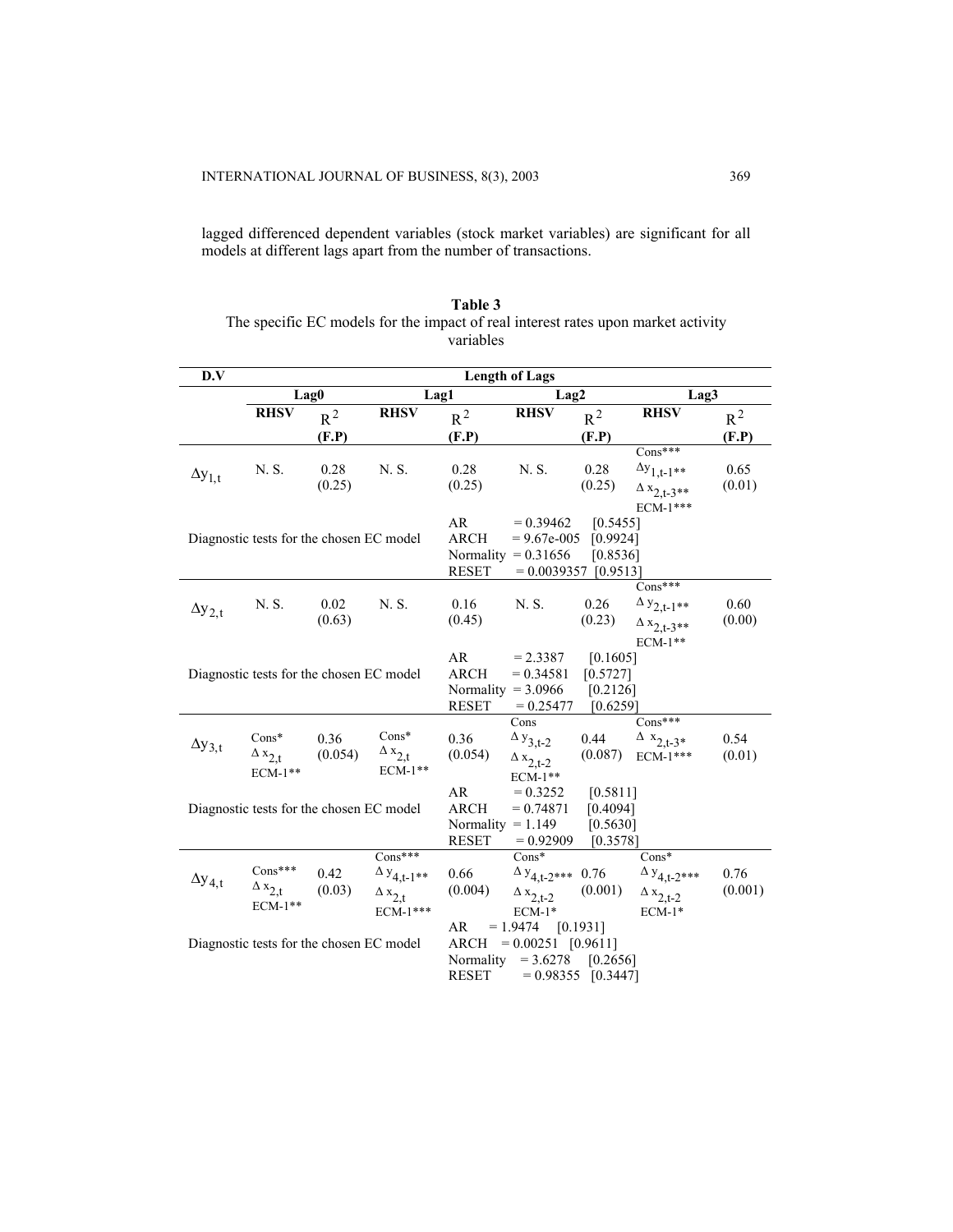370 Omran

| $\Delta y_{5,t}$ | N. S.                                    | 0.18<br>(0.28) | N. S. | 0.32<br>(0.18)                          | Cons<br>$\Delta y_{5,t-2***}$<br>$\Delta x_{2,t**}$<br>$ECM-1***$ | 0.63<br>(0.01)                                             | $Cons*$<br>$\Delta y_{5,t-2**}$<br>$\Delta x_{2,t**}$<br>$\Delta x_{2,t-3**}$<br>$ECM-1***$ | 0.82<br>(0.002) |
|------------------|------------------------------------------|----------------|-------|-----------------------------------------|-------------------------------------------------------------------|------------------------------------------------------------|---------------------------------------------------------------------------------------------|-----------------|
|                  | Diagnostic tests for the chosen EC model |                |       | AR<br>ARCH<br>Normality<br><b>RESET</b> | $= 0.30866$<br>$= 6.1e-005$<br>$= 3.7724$                         | [0.5937]<br>[0.9940]<br>[0.1516]<br>$= 0.0031465$ [0.9566] |                                                                                             |                 |

**Table 3 (Continued)** 

Notes:  $*$  denotes 10% level of significance,  $**$  denotes 5% level of significance, and  $***$  denotes 1% level of significance. D. V. = Dependent Variable,  $R$ HSV = Right hand-side variable,  $(F.P)$  = F test probability, N. S. = None of the essential variables in the right hand-side equation (main independent variable and the ECM) is significant at any level. Bold print indicates the best model. AR: Autocorrelation of the Residual, ARCH: Autoregressive Conditional Heteroscedasticity, and RESET: model mis-specification.

 $y_1$  = value of trade,  $y_2$  = volume of trade,  $y_3$  = number of transactions,  $y_4$  = number of traded companies,

 $y_5$  = value of new issues (including capital increases), and  $x_1$  = real interest rates.

The implication of these results is that real interest rates have a significant impact on market activity as all five variables indicate a significant positive long-run relationship. Moreover, real interest rates seem to have a significant short-run relationship with all market activity variables except for the number of traded companies. In all cases, the overall fit of the real interest rate models, including market activity variables, are good with  $R^2$  ranging from 0.54 to 0.82. Hence, the hypothesis, which states that the market activity increases as the real interest rates increase, cannot be rejected, implies a positive relationship between the variables. Such conclusion is valid for the sub-hypothesis.

#### **D. Real Interest Rates and Market Liquidity**

As seen in Table 4, the models of the relationship between real interest rates and total value traded to market capitalization and volume of shares traded to the volume of shares listed confirm the co-integration relationship between the variables, and the diagnostic tests for the EC models show that the assumptions behind them support the power of these models.

However, the coefficients of the differenced dependent variables lagged one year are significant at the one per cent level, implying that the total value traded to market capitalization and the volume of shares traded to the volume of shares listed can be affected by their previous value in the short-run. In addition, the coefficient of the differenced real interest rates lagged three years with the total value traded to market capitalization is significant at the one per cent level. On the other hand, the coefficients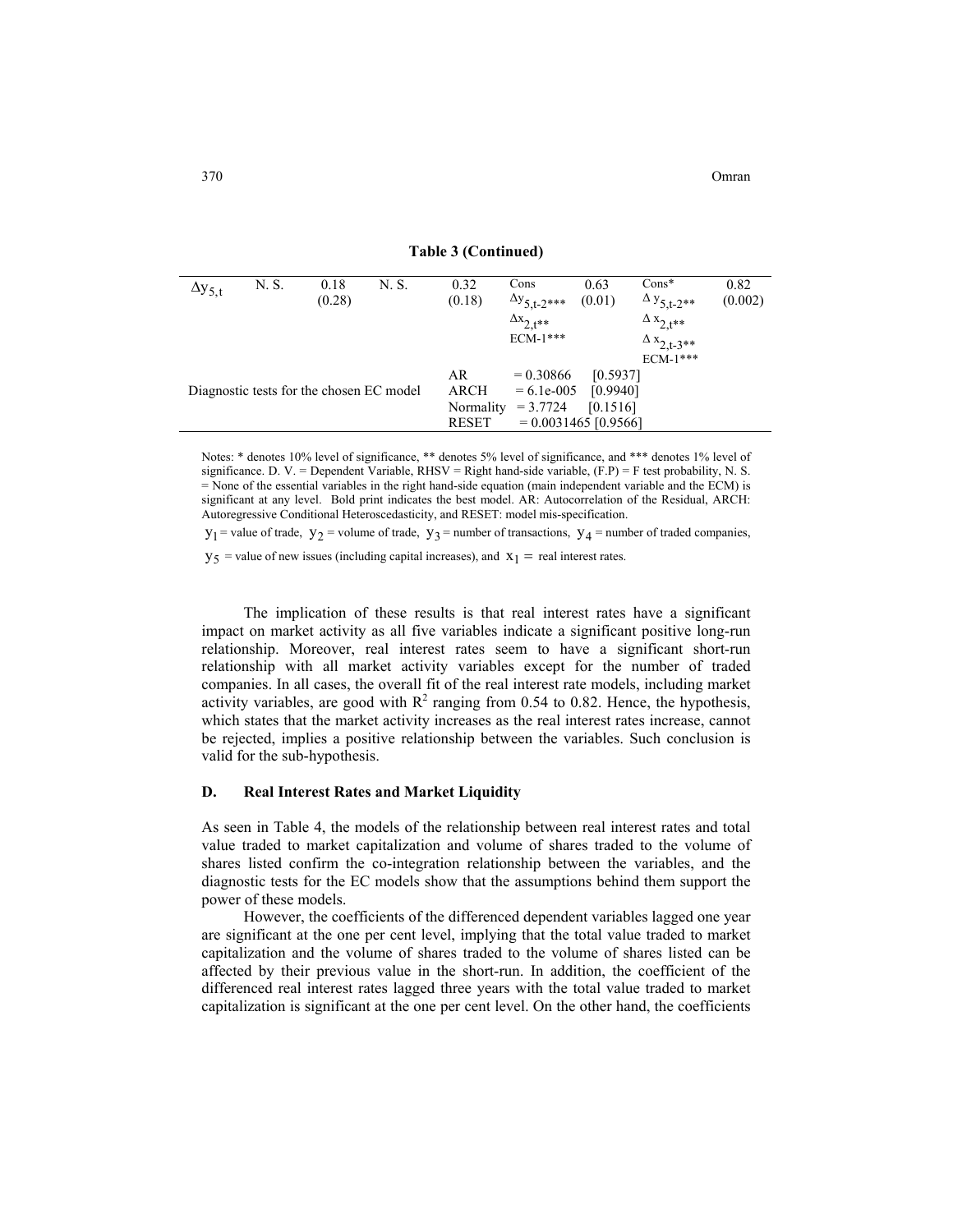of the differenced real interest rates lagged one and three years with the volume of shares traded to the volume of the shares listed are significant at the five per cent level.

| D.V              |                                    |                |                                                                                                |                               | <b>Length of Lags</b>                                                                          |                                  |                                                                                                                                                                   |                 |
|------------------|------------------------------------|----------------|------------------------------------------------------------------------------------------------|-------------------------------|------------------------------------------------------------------------------------------------|----------------------------------|-------------------------------------------------------------------------------------------------------------------------------------------------------------------|-----------------|
|                  | Lag0<br>Lag1                       |                |                                                                                                |                               | Lag <sub>2</sub>                                                                               |                                  |                                                                                                                                                                   |                 |
|                  | <b>RHSV</b>                        | $\mathbb{R}^2$ | $\mathbb{R}^2$<br><b>RHSV</b>                                                                  | $\mathbb{R}^2$<br><b>RHSV</b> |                                                                                                |                                  | <b>RHSV</b>                                                                                                                                                       |                 |
|                  |                                    | (F.P)          | (F.P)                                                                                          |                               | (F.P)                                                                                          |                                  |                                                                                                                                                                   | (F.P)           |
| $\Delta y_{6,t}$ | N. S.                              | 0.14<br>(0.37) | $\overline{\mathrm{Cons}^*}$<br>$\Delta y_{6,t-1*}$<br>$\Delta$ x <sub>1,t-1</sub><br>$ECM-1*$ | 0.40<br>(0.097)               | $\overline{\mathrm{Cons}^*}$<br>$\Delta y_{6,t-1*}$<br>$\Delta$ x <sub>1,t-1</sub><br>$ECM-1*$ | 0.40                             | $Cons***$<br>$\Delta y_{6,t-1***}$<br>$\Delta$ x <sub>1,t-3</sub> ***<br>$ECM-1***$                                                                               | 0.72<br>(0.004) |
| model            | Diagnostic tests for the chosen EC |                |                                                                                                | AR<br>ARCH<br>RESET           | $= 2.3332$<br>$= 0.3971$ [0.5462]<br>Normality = $1.2919$ [0.5242]<br>$= 0.2868$ [0.6053]      | [0.1610]                         |                                                                                                                                                                   |                 |
| $\Delta y_{7,t}$ | N. S.                              | 0.10<br>(0.51) | Cons<br>$\Delta y_{7,t-1***}(0.01)$<br>$^{\Delta}$ x $_{\rm 1,t}$<br>$ECM-1*$                  | 0.59                          | Cons<br>$\Delta y_{7,t-1***}(0.01)$<br>$\Delta$ x <sub>1,t</sub><br>$ECM-1*$                   | 0.59                             | $Cons_{**}$<br>$\Delta\, {\mathsf{y}}_{7,{\mathsf{t}}\text{-}1} \ast \ast \ast$<br>$\Delta$ x <sub>1,t-1</sub> **<br>$\Delta$ x <sub>1.t-3</sub> **<br>$ECM-1***$ | 0.84<br>(0.001) |
| model            | Diagnostic tests for the chosen EC |                |                                                                                                | AR<br>ARCH<br><b>RESET</b>    | $=0.031171$ [0.8642]<br>$=1.1753$<br>Normality $=0.86057$<br>$=0.38239$                        | [0.3142]<br>[0.6503]<br>[0.5535] |                                                                                                                                                                   |                 |

**Table 4** The specific EC models for the impact of real interest rates upon market liquidity variables

Notes:  $y_6$  total value traded to market capitalization,  $y_7$  volume of shares traded to volume of shares listed, and  $x_1$ = real interest rates.

As the coefficient of the independent variable from the static long-run equation has a positive sign, then there is a positive relationship between the variables. Likewise, the hypothesis, which states that the total value traded to market capitalization and the volume of shares traded to the volume of shares listed increase as the real interest rates increase, cannot be rejected, indicating a long-run and short-run relationship between the real interest rates and these variables.

From the results mentioned above, it could be concluded that real interest rates have a significant impact on market liquidity variables both in the short and long-run. The value of  $\mathbb{R}^2$  was 0.72 and 0.84 per cent for the real interest rate models of the relationship with the total value traded to market capitalization and the volume of shares traded to the volume of shares listed, respectively, reflecting a good fit for both.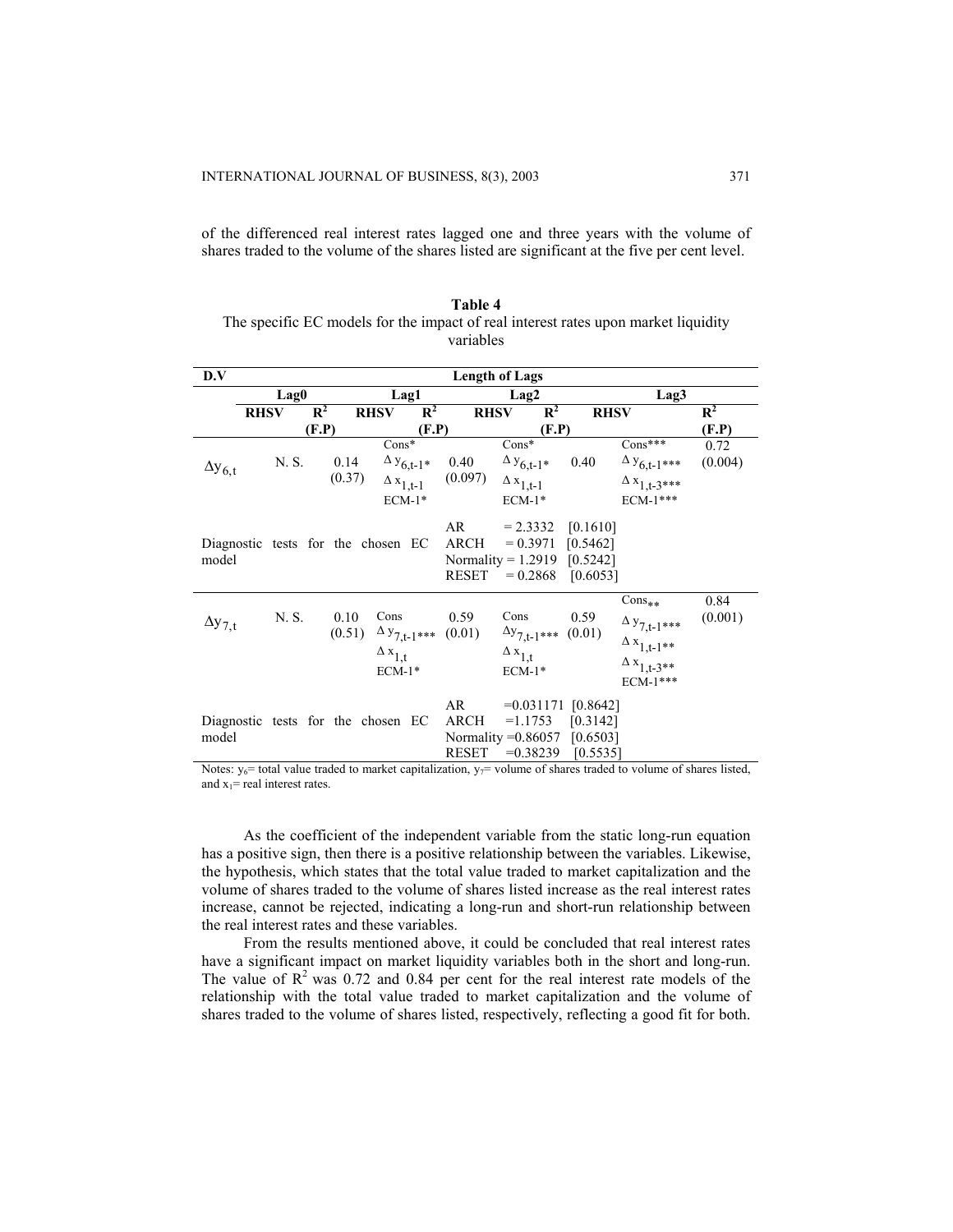Since the two variables, which represent market liquidity, are co-integrated with real interest rates, the hypothesis, which states that the market liquidity increases as real interest rates increase, tends to be accepted, indicates a positive long-run relationship between the variables.

## **VII. CONCLUSION AND IMPLICATION**

Using co-integration analysis, the results indicate that there are significant long-run and short-run relationships between real interest rates and the stock market performance variables, in terms of market activity and liquidity, which reveal an expected behavior for the stock market response to the increase in real interest rates. As mentioned previously, the sign of the impact of real interest rates upon stock markets depends mainly on the changes in both interest rates and the inflation rate. In the case of Egypt, the decrease in the inflation rate was higher than the decrease in interest rates, resulting in an increase in real interest rates. A valid reason behind the positive relationship between real interest rates and both market activity and liquidity variables is that higher and positive real interest rates encouraged people to save in banks and other financial institutions. Hence, this increased the money available to these financial institutions, which, in turn, gave them the opportunity to invest in the stock markets. My finding seems to contradict Spiro (1990) who documents a negative relationship between real interest rates and the stock market. However, one should bear in mind that one feature of emerging markets is that they provide higher returns compared with mature markets. As a result, foreign portfolio managers are expected to invest in these markets even if real interest rates are high as these investors are expecting to achieve higher returns via capital gains. In contrast, when real interest rates increase in developed economies, investors would prefer to invest in risk-free assets, as stock markets might not provide them with the required rates of return. Hence, the relationship between high real interest rates and stock markets in developed economies might be expected to be negative.

The results of this paper might have several implications to both policy makers and different types of investors. As far as policy makers are concerned, it is clear that making real interest rates positive may offer substantial economic gains. Of course, as in the case of Egypt, such polices of increasing real interest rates have affected the stock market positively, which would potentially have a positive impact upon its economic growth as well. On the other hand, different types of investors, such as money managers, portfolio managers, and individual and institutional investors will understand that when government's policies permit real interest rates to rise to modestly positive, equilibrium levels, this is a sign that policy makers would like to promote economic activities. Hence, a positive impact upon the stock market is expected, and investors should bear in mind the possibility of achieving good returns under these polices.

## **ACKNOWLEDGMENT**

The views expressed in this paper are those of the author and do not necessarily reflect the views of the Arab Monetary Fund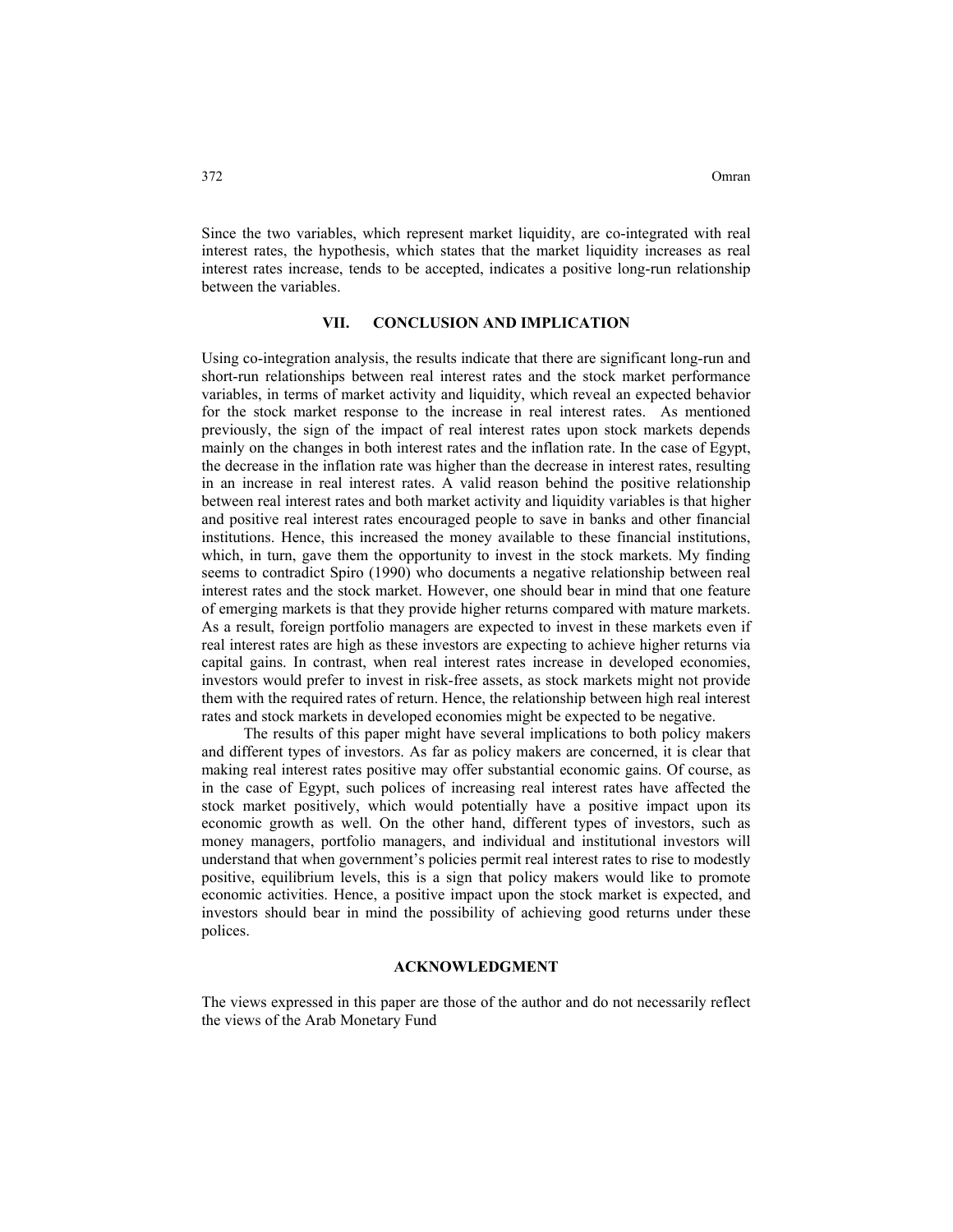#### **NOTES**

1. For more details see Pill (1997), p.85.

### **REFERENCES**

- Banerjee, A., Dolado, J. J., Hendry, D. F. and G. W. Smith, (1986), "Exploring Equilibrium Relationships in Econometrics Through Static Models: Some Monte Carlo Evidence", *Oxford Bulletin of Economics and Statistics*, 48 (3), 253-277.
- Box, G. E. P. and G. M. Jenkins, (1970), *Time Series Analysis, Forecasting and Control*, (San Francisco: Holden-Day).
- Central Bank of Egypt, *Annual Economic Review*, (Cairo: CBE, various issues, 1992- 1998).
- Cheung, Y. and, L. Ng, (1998), "International Evidence on the Stock Market and Aggregate Economic Activity", *Journal of Empirical Finance*, 5, 281-296.
- Charemza, W. W. and D. F. Deadman, (1992), *New Directions in Econometric Practice: General to Specific Modelling, Cointegration and Vector Autoregression*, (Aldershot: Edward Elgar Publishing Limited).
- Davis, E. W. and J. Pointon, (1994), *Finance and the Firm: An Introduction to Corporate Finance*, (Oxford: Oxford University Press).
- Dickey, D. A. and W. A. Fuller, (1979), "Distributions of the Estimators for Autoregressive Time Series with a Unit Root", *Journal of the American Statistical Association*, 74 (366), 427-431.
- Dickey, D. A. and W. A. Fuller, (1981), "Likelihood Ratio Statistics for Autoregressive Time Series with a Unit Root", *Econometrica*, 49 (4), 1057-1072.
- Dickey, D. A., Jansen, D. W. and D. L. Thornton, (1991), "A Primer on Cointegration with an Application to Money and Income", *Federal Reserve Bank of St. Louis Review*, 73 (2), 58-78.
- Dolado, J. J., Jenkison, T. and S. Sosvilla-Rivero, (1990), "Cointegration and Unit Roots", *Journal of Economic Surveys*, 4 (1), 249-273.
- Doornik, J. A. and D. F. Hendry, (1994), *PcGive 8.0: An Interactive Econometric Modelling System*, (London: International Thomson Publishing).
- Engle, R. F. and C. W. J. Granger, (1987), "Co-Integration and Error Correction: Representation, Estimation and Testing", *Econometrica*, 55 (1), 251-276.
- Fisher, I., (1930), *The Theory of Interest*, (New York: Macmillan).
- Gelb, A.H., (1989), "Financial Policies, Growth and Efficiency", *World Bank Working Paper*, No. WPS 202, (Washington D.C.: World Bank).
- Handy, H., and A. Subramanian, (1997), "The Egyptian Stabilization Experience", International Monetary Fund, Middle East Department, (Washington D.C.: IMF).
- Holden, K. and J. Thompson, (1992), "Co-Integration: An Introduction Survey", *British Review of Economic Issues*, 14 (3), 1-53.
- Kwon, C., Shin, T. and F. Bacon, (1997), "The Effect of Macroeconomic Variables on Stock Market Returns in Developing Markets", *Multinational Business Review*, Fall, 63-70.